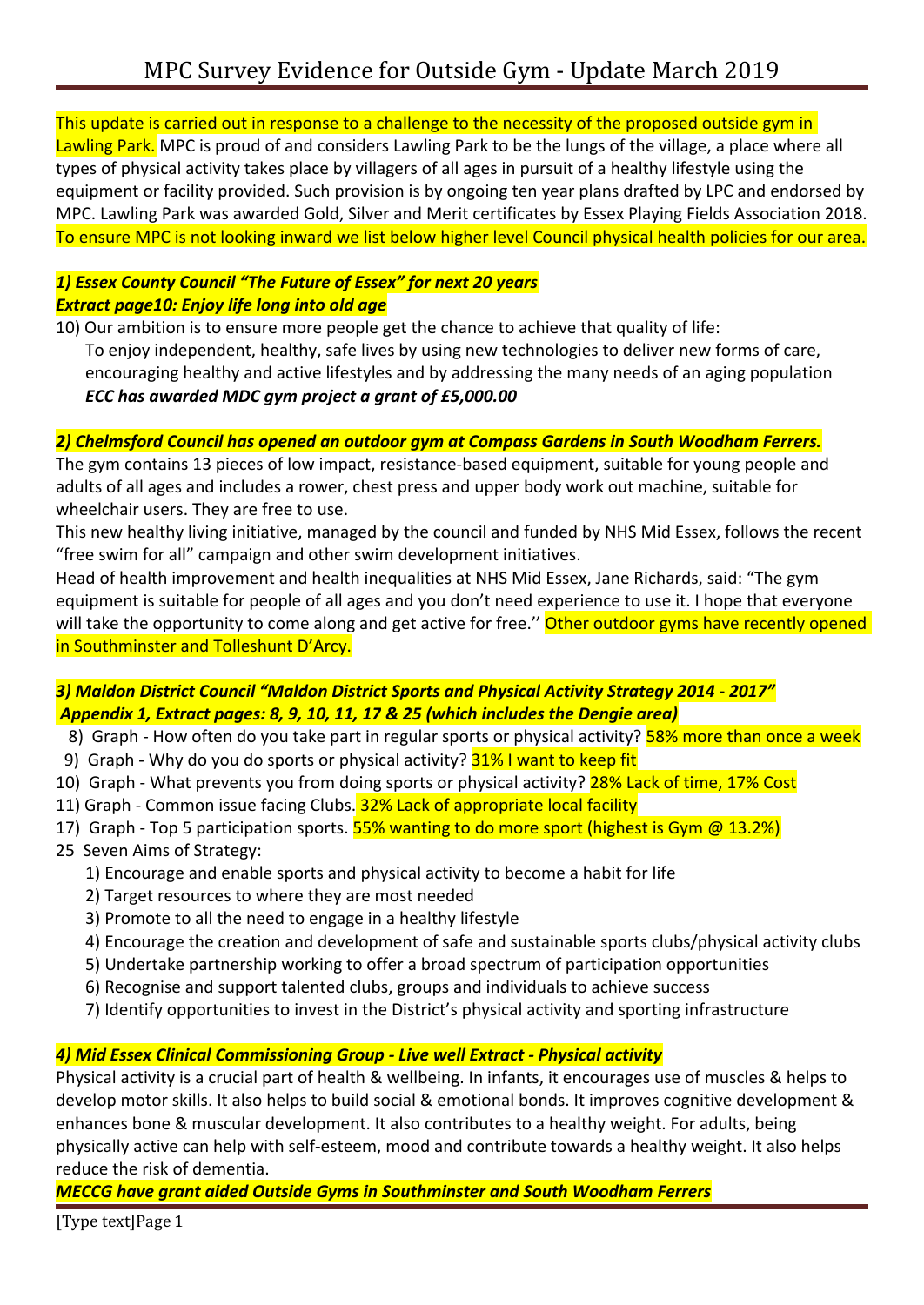# *5) Heybridge Green Gym*

*Maldon & District Community Voluntary Service, Heybridge Parish Council & Heybridge Co-operative Academy are launching a green Gym initiative. The Green Gym aims to provide people with a way to enhance their fitness and health, ideal for those who would not normally attend a conventional gym.*

*6) List of evidence gathered by Mayland Parish Council, Lawling Park Committee, & Neighbourhood Plan Committee from 2014 to 2019.* **Extracts from MPC evidence:**

**a) Synopsis of Survey evidence gathered towards forming Mayland's Neighbourhood Plan February 2016 Extract from full document...... (***NB. Comments in italics 2019)*

## **Sport, Social & Recreation**

Football, Tennis, Netball and Boxing feature as the main sports played at Lawling Park with changing rooms, showers and toilet facilities (including disabled) in the Lawling Park Hall.

This is where most of the Parish Precept is spent so it is prudent to plan well ahead taking into account the survey requirements, the funds and grants available and the increasing maintenance costs as more facilities are provided.

The survey results provide a mixed picture for a wide range of facility requirements, some such as a swimming pool and go-cart track racing obviously not local but district provision. Add to this that only 55% wanted to see more opportunity for sport, 44% a new purpose built community centre, only 23% prepared to pay for it through parish rates and 40% no general view, makes for careful choices.

So how are our present sport and recreational facilities rated? The survey said:

Good 14%, Reasonable 32%, Poor 19% and no opinion 35%.

Only 13% belong to a club that meets regularly in Mayland/Maylandsea.

**Outside Facilities:** Include Skate Park, Young children's Park, Older children's Park, BMX dirt course, Tennis Courts and Football Pitches.

From a list of 12 possible extra facilities we are helped by the survey order of priority which will have to be phased over several years (10 year plan).

- 1) All weather picnic benches/seating area *(completed 2017)*
- 2) Adventure playground for older children *(Sona completed 2018 more to come)*
- 3) Extension under sevens children's park *(grant funding obtained & completed 2017)*
- 4) Quiet seating area *(Two seats Bakersfield Walk completed 2017/18)*
- 5) Formal garden area *(In planning stage 2019)*
- 6) Perimeter path *(check on cycle pathways grants repairs authorised 2019)*
- 
- 7) Bridge crossing drainage ditch *(On hold pending success of new Dog Walk rules 2019)* 8) All weather outdoor gymnasium area *(specifications complete out for quotations 2019)*
- 9) Artificial grass multi games area *(conversion of double tennis court specification stage 2019)*
- 10) New park gates and fence *(On hold at present)*
- 11) Boules pit *(On hold at present)*
- 12) Skatepark extension *(since survey on hold advanced spine needs injury rate analysis)*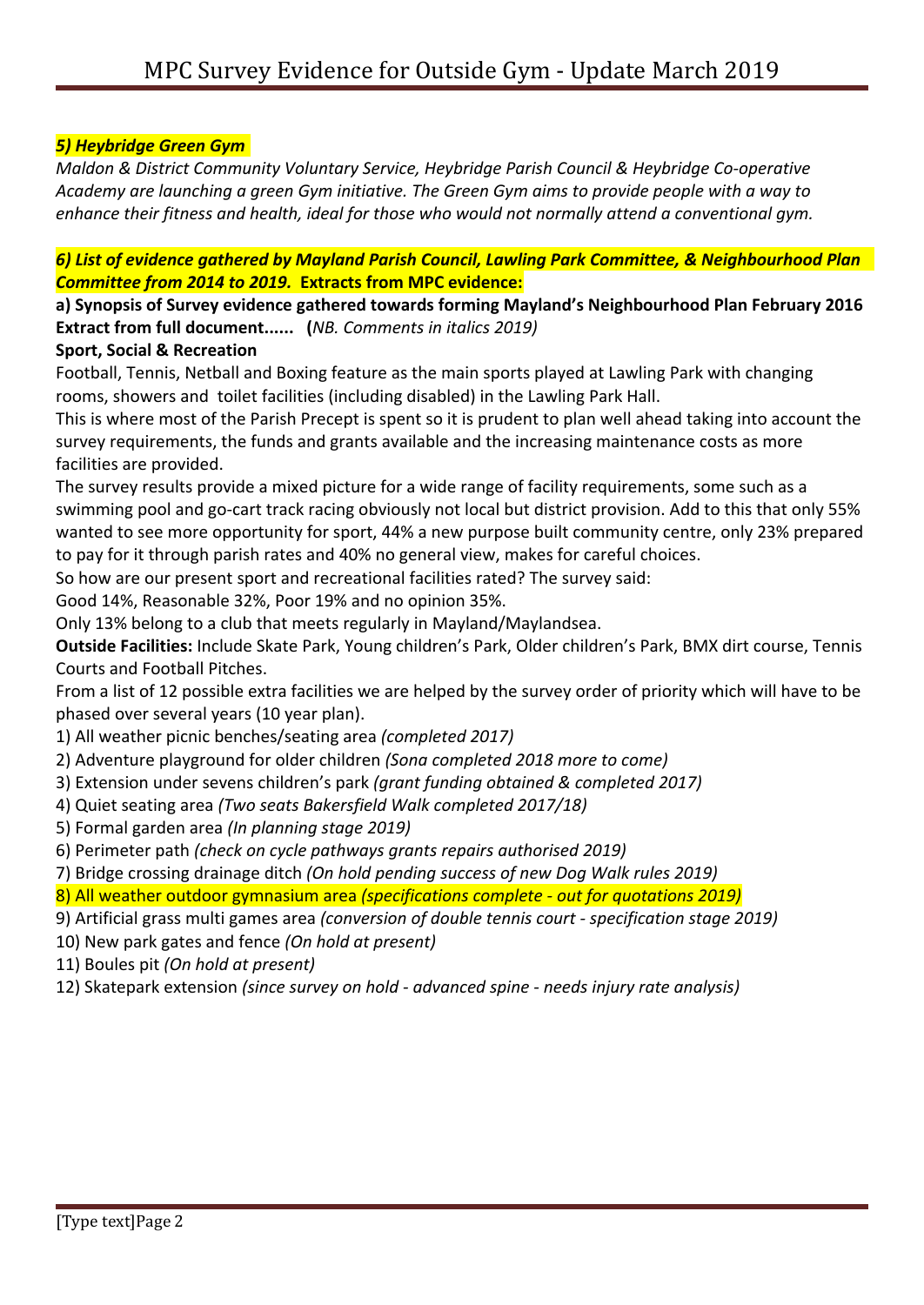

# MPC Survey Evidence for Outside Gym - Update March 2019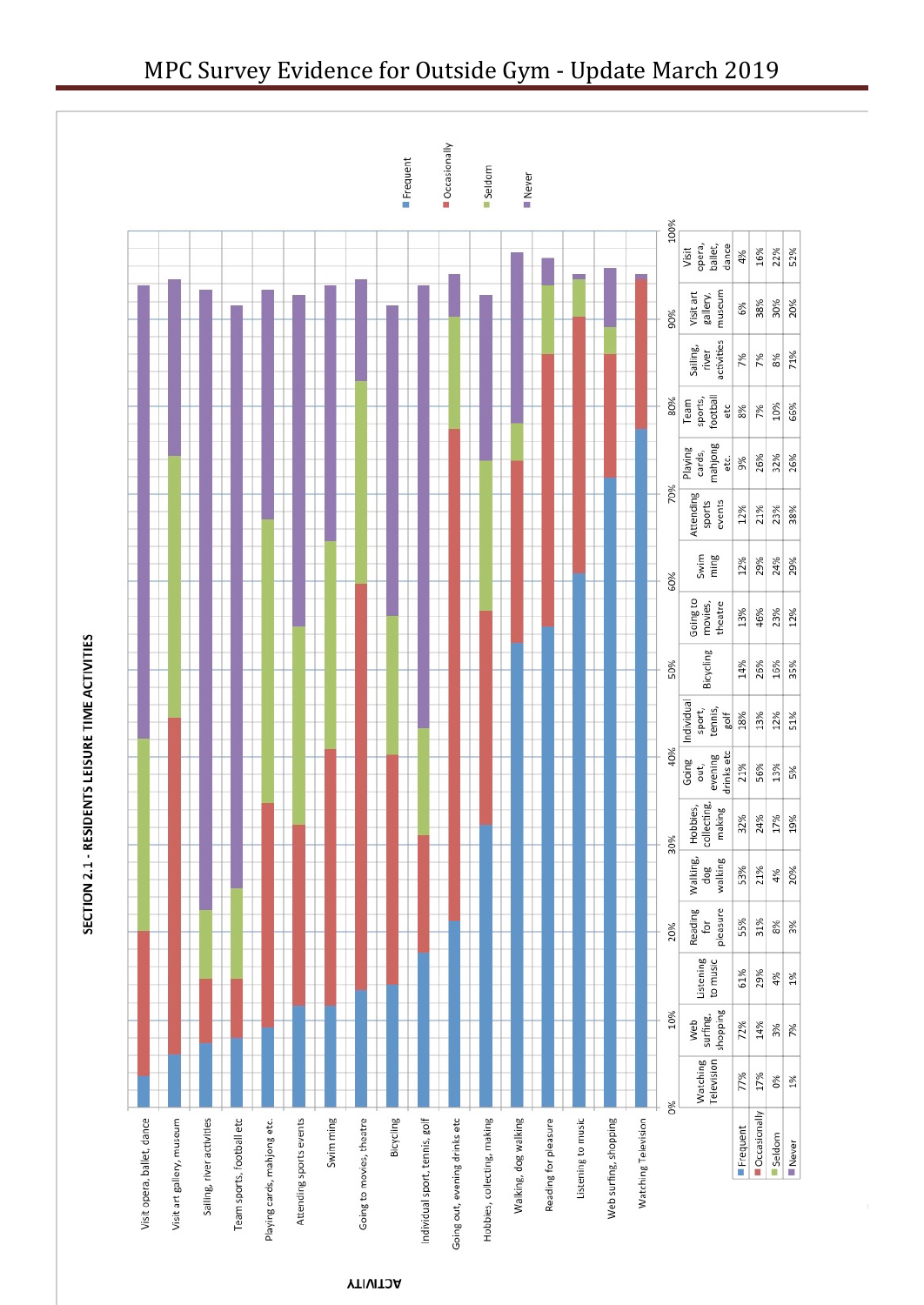#### 5.0 Residents Responses to other Improvement



Note residents response to improvement for sports hall and gym 58%

# **SECTION FIVE: SPORT, SOCIAL AND RECREATIONAL FACILITIES**

|                 | Q27. Would you like to see more opportunity for sport and recreation in Mayland/Maylandsea? |
|-----------------|---------------------------------------------------------------------------------------------|
| Households %age |                                                                                             |
| <b>Yes 100</b>  | 55.0                                                                                        |
| No 83           | 45.0                                                                                        |
|                 | Q27 Specify more opportunity for sport and recreation in Mayland/Maylandsea                 |
|                 | Number Comment Number of times comment made                                                 |
| 5               | More for younger people (x16)                                                               |
| 12 <sup>2</sup> | Gym(x9)                                                                                     |
| 11              | New sports & community centre (x7)                                                          |
| $\overline{2}$  | Table Tennis (x3)                                                                           |
| 4               | Keep Fit $(x3)$                                                                             |
| 3               | Ballroom Dancing (x2)                                                                       |
| 7               | Swimming pool (x2)                                                                          |

8 For younger generation (x2)